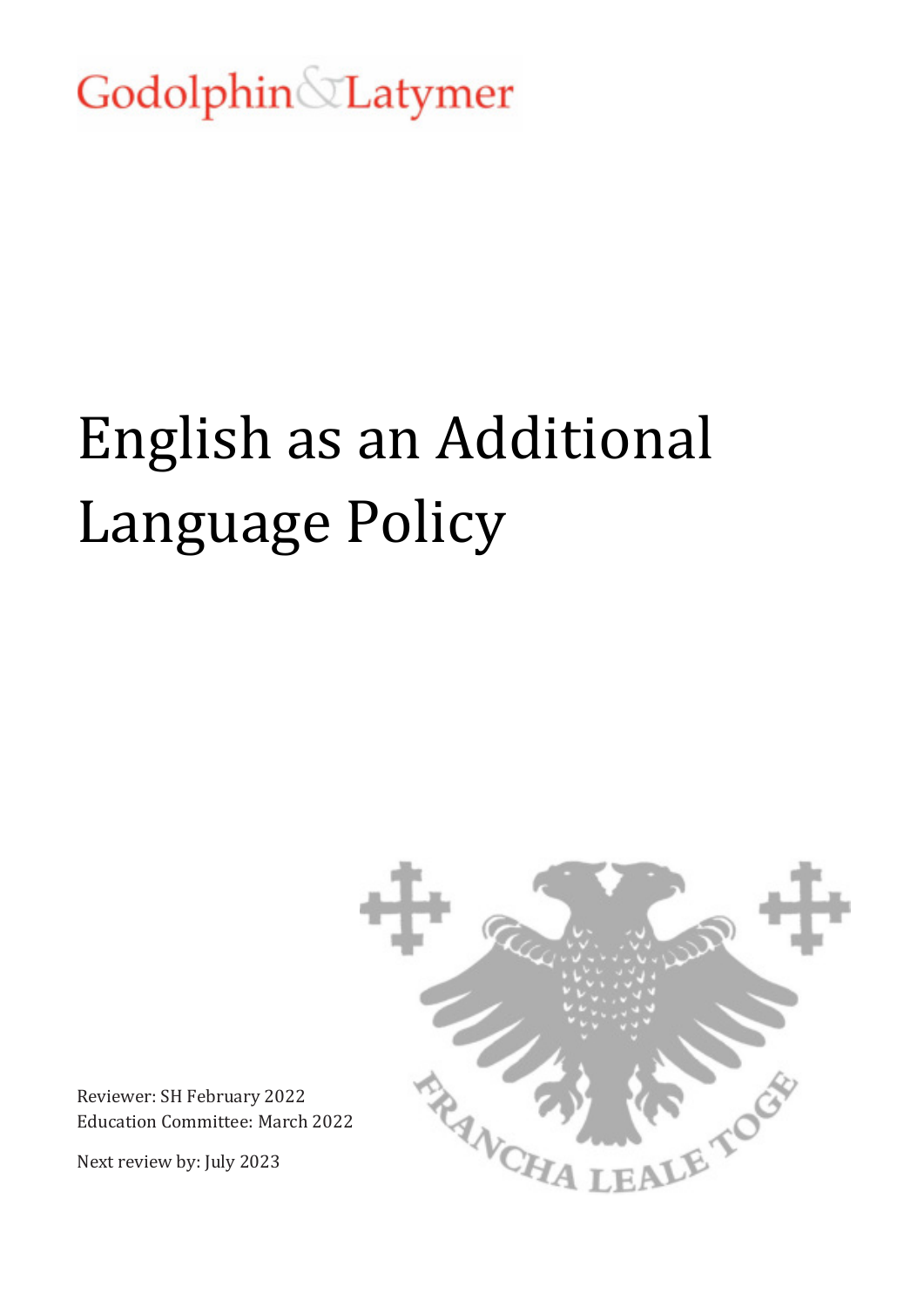#### **English as an Additional Language Policy**

#### **1. Introduction**

1.1. Godolphin and Latymer is committed to helping all our girls to achieve at their highest possible standards by ensuring that their individual needs are met. This includes those girls defined as having English as an additional language (EAL).

#### **2. Definition of EAL**

2.1. A pupil with EAL is one whose first language is not English. This includes pupils who are fully bilingual and those who were born in the UK but in a family whose main language is not solely English. Many girls at Godolphin and Latymer have been deliberately brought up bilingual, or identify English as their first but not their only language.

#### **3. EAL at Godolphin and Latymer**

- 3.1. At 11+ entry girls gain a place at the school through highly selective examination procedures, interviews and analysis of reports from their primary/prep school. At Sixth Form, all entrants are tested using the same examination and interview process and screening is undertaken by subject specialists in order to ascertain individual suitability. All girls admitted to the school are deemed to have sufficient competence in English language to fully access the curriculum.
- 3.2. The appropriate QCA descriptors applying to our EAL girls are stage 4 for the majority, and occasionally stage 3.

*Stage 3: At this stage pupils will appear to be native speakers on the surface and most will have been born in the UK. They will speak on a par with their monolingual peers and will be confident in their oral communication in most situations. Reading and decoding will be easier and most basic texts will be understood but they may not be able to scan and skim texts efficiently and with ease. Students will need support to read for underlying meaning and to understand texts in which grammatical structures are particularly complex. There may be a significant difference between a student's oral performance in class and their written work.*

*Stage 4: Stage 4 students are very confident speakers who for the most part no longer qualify for EAL support. They will be independent learners and will usually not experience problems that are any different from their monolingual peers. However they may sometimes have difficulty with colloquial phrases and nuance and may not understand cultural references. In addition there may be residual issues in their written work.*

#### **4. Identifying EAL**

4.1. As part of the enrolment process all families new to the school are asked to complete an individual learning needs questionnaire, which includes questions about other languages spoken and, in particular, languages spoken at home. In addition, all Year 7 girls are observed in their first year for EAL needs by the English Department.